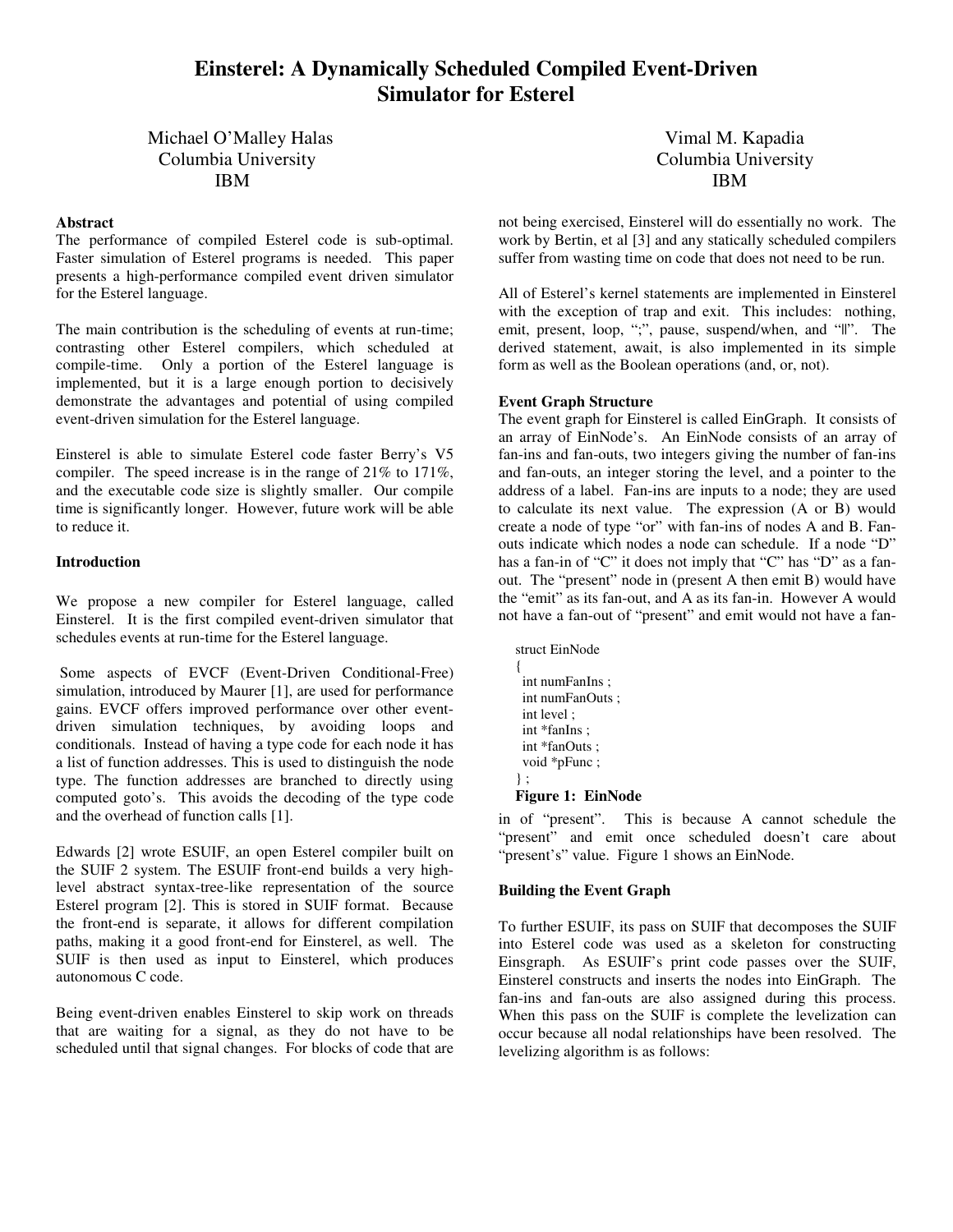```
changed=1;
while someone's level has changed
  changed=0;
  for every node
   for every fanout of this node
    FixLevel(parents_level*);
Figure 2: Levelizing Algorithm
```
\* - Exceptions exist.

highest\_level\_seen = parents\_level for each fanin if fanin\_level > highest level\_seen highest\_level\_seen = fanin\_level endfor if highest\_level\_seen >= my\_level  $my$ <sub>\_level</sub> = highest\_level\_seen + 1 changed=1;

**Figure 3: FixLevel(parents\_level)**

There are some special cases that are not shown in the above figures. Some nodes, such as pause, have fan-outs in a lower level than themselves. When a node has a fan-out in a lower, level it means it schedules that fan-out for the next cycle. These fan-outs should not be moved to a higher level, and thus, are treated specially.

## **Event Wheel Structure**

The event wheel is implemented as a two dimensional array. Each level in the array has space allocated only for the number of nodes that reside in that level. Accompanying the wheel are two arrays used for managing the wheel. The first, inWheel[nodeNumber], marks if the node is currently present in the wheel. The Second, numSched[levelNumber], tells the number of nodes scheduled in a level, and thus, doubles as a pointer to the last node in the level. Figure 4 shows the wheel structure loaded in an example state.



**Figure 4. Loaded Event Wheel**

Using this structure gives a significant performance advantage over a using a link list for each level. Memory doesn't need to be constantly allocated and deallocated when adding and deleting nodes from the wheel, and fewer operations are

performed. An insertion of a node consists of two assignments and an addition. Only one assignment and a decrement are necessary for deletion of a node. Testing if a node is scheduled consists only of checking the value of inWheel[nodeNumber]. Finally the label pointer points to the address of the code that evaluates the node. Insertion and deletion of a node are shown in figures 5 and 6.

numScheduled[level]++; wheel[level][numScheduled[level]]=nodeNumber; inWheel[nodeNumber] = 1; **Figure 5: Inserting a node to the wheel**

numScheduled[level]--;  $inWheel[nodeNumber] = 0;$ **Figure 6: Deleting a node from the wheel**

#### **Scheduling and Running**

The simulation of a cycle starts with the primary inputs being driven from <stdin>. A cycle is defined as one iteration over the wheel, and begins when a semicolon is received from <stdin>. If an input is driven with a different value then it had been driven with in the previous cycle, then its value is updated, and its fan-outs are scheduled. Then, each level in the wheel is iterated over; for each node in a wheel level, its new value is calculated. If this new value is different than the last cycle's value, then its fan-outs are scheduled.

The new value of a node is calculated by calling a node's "function". To avoid the overhead of a function call for evaluating every scheduled node, we use indirect goto's. To get the new value of a node, the code residing at the address pointed to by funcLabel is jumped to. This "function" sets a shared variable with the new value, and then jumps back. This is especially helpful because for most nodes the number of instructions run to calculate it's new value is very small and thus the function calls would largely dominate the evaluation time

for each level in the wheel while there are nodes scheduled in this level then for each node in this level delete it from the wheel goto (its evaluation code) and set eval if (eval  $!=$  last cycle's eval) then schedule it's unscheduled fan-outs **Figure 7: Basic simulation algorithm**

The scheduling algorithm discussed up to this point does not cover all node types. For these types, extra work must be done. The scheduling code assumes that if the new value of a node is the same as the old value, the node need not be scheduled.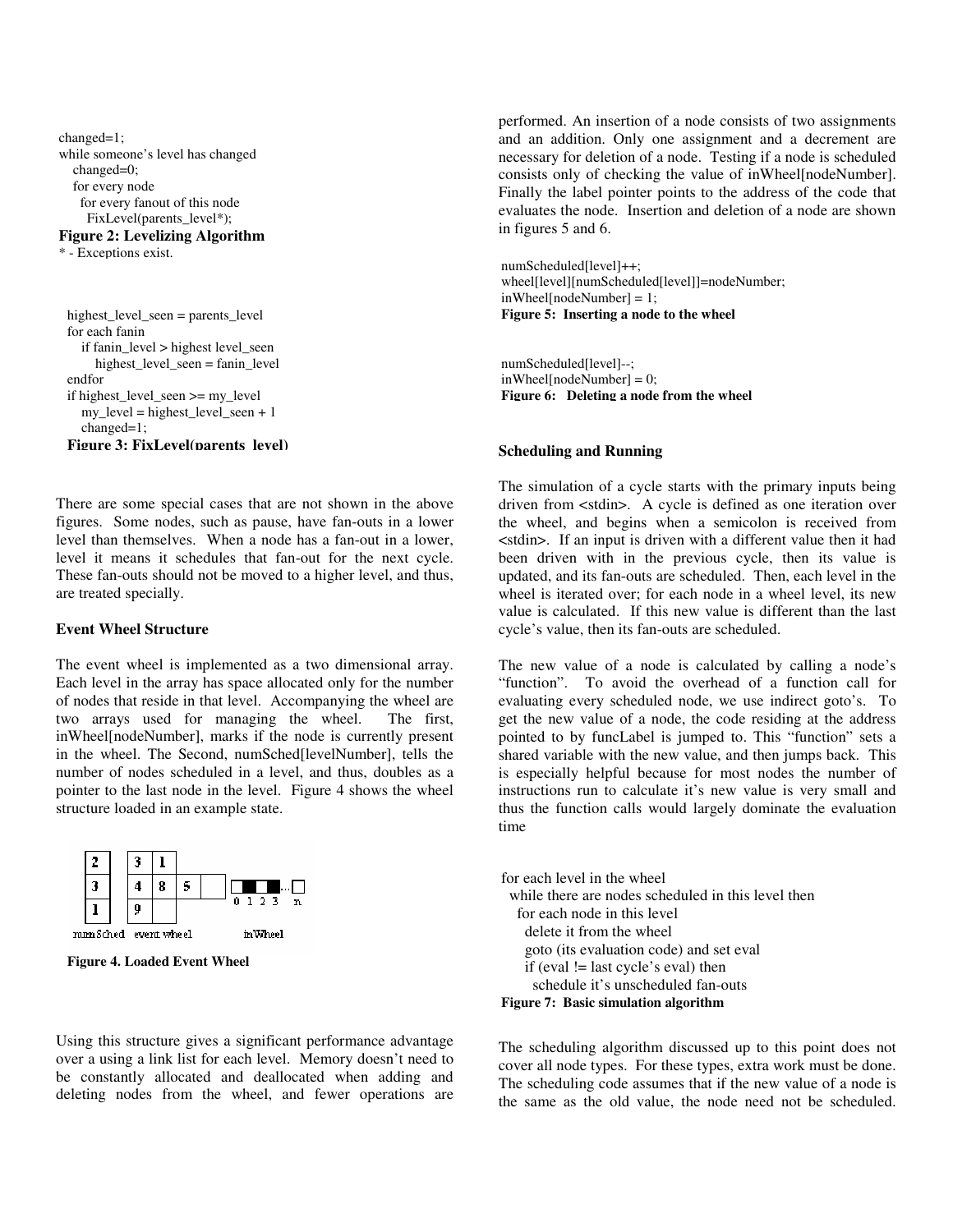While this works very well for logic gates, it does not cover the behavior of all Esterel statements.

Furthermore some nodes require the ability to schedule nodes in the next cycle. Allowing a node to schedule other nodes in a level less than its own accomplishes this. A node that is scheduled in a level less than the current level is thus being scheduled in a level that was already processed this cycle. As such, it will not be evaluated until the following cycle.

By creating a reschedule buffer, the ability for nodes to schedule themselves for the following cycle is also added. If a node needs to be rescheduled, its evaluation code pushes it into the reschedule buffer. When a level is done being processed, any nodes in the reschedule buffer get pushed back into the level, where they will be waiting until next cycle.

Nodes may not schedule nodes, other than themselves, in their own level. The levelizing code makes this ability unnecessary. If a node needs to schedule a fan-out in the current cycle, the fan-out is guaranteed to reside in a higher level. If it needs to schedule a fan-out in the next cycle, it is guaranteed to be in a lower level. Two examples will be explained to illustrate this.

Pause is a node requiring the ability to schedule another node in the next cycle. A pause is broken down into a pause1 node and a pause2 node. When a pause1 is scheduled, it schedules its pause2 into a level below its own. The next cycle the pause2 schedules the statement following the original pause in the Esterel code. This makes that branch of the event graph pause here and continue the following cycle.

Await nodes are also composed of 2 nodes (await1 and await2).

Await1, when scheduled, simply schedules the await2 into a level below itself. The await2 is what checks the await condition, needs to be able to reschedule themselves. The algorithm for this is simple. If an await2 evaluates to false, then it reschedules itself using the reschedule buffer, so it can check the condition again next cycle. If it evaluates to true, then it is done waiting, and does not schedule itself; instead, its fan-outs will be scheduled.

Figure 8 gives a cycle-by-cycle analysis of the scheduling of a loop containing an emit and two pauses.

## **Synthesizing C**

Einsterel produces C code broken up into two main sections. The first section builds the compiled simulator's EinGraph by looping over the compiler's EinGraph. The event wheel and EinNode's get declared and initialized.

The simulation kernel is the second part of the generated C. The Esterel input file does not affect the simulation code or the "functions" for evaluating the nodes. This code is simply printed out at the end of the target C.

Comments are also outputted in the resulting code, and debug flags are included as preprocessor directives, but are turned off by default. This allows someone to recompile the code in "trace mode", allowing the user to see what code actually gets exercised, and to watch the scheduling process. This makes its easier for others to understand the inner workings of the scheduler, and makes for a more open compiler. Since trace code is "hidden" by preprocessor directives, it has no affect on normal performance.



| loop           | cycle 1: module schedules the loop and never runs again.                                                |
|----------------|---------------------------------------------------------------------------------------------------------|
| emit $B$ ;     | loop schedules the emit and the pausel                                                                  |
|                | emit schedules B, and B is gutputed                                                                     |
| pause;         | pausel schedules it's pause2 to run the following cycle<br>cycle2: the pause2 schedules the next pause1 |
| pause;<br>end; | the pause1 then schedules its pause2 for the next cycle                                                 |
|                | cycle3 the pause2 schedules the loop and the process repeats                                            |

**Figure 8 : Running a sample program cycle-by-cycle**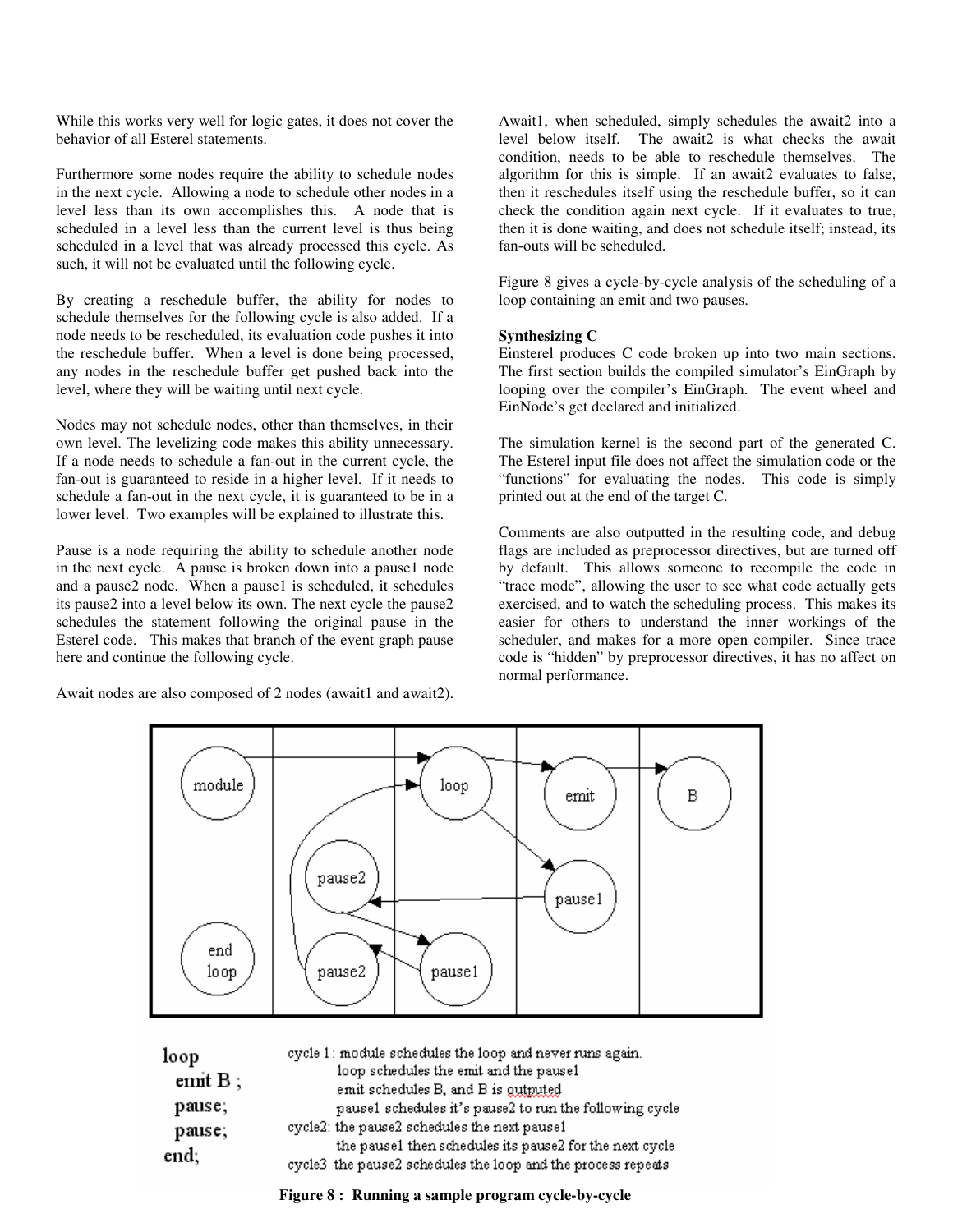## **Results**

Figure 9 shows the percentage speed increase of Einsterel over Berry's v5 compiler. The testbench consists of 34 programs of varying size and parallelism. Two trends can be observed by examining this chart. The first demonstrates that Einsterel's performance advantage grows as the number of cycles run increases. This is due to Einsterel having a larger start up time then v5, and as the programs runs this initial load-time becomes less important.



## **Figure 9**

The second trend is that Einsterel's performance advantage grows as the number of inputs driven shrinks. This can be seen by looking at the results for 100,000 cycles. On average, when a program is run with large number of inputs driven most cycles, we are 83% faster. However, when only a few inputs are driven on most of the cycles, we are 120% faster. This jump is explained by the fact that Einsterel is event driven; this speed increase was expected to be seen in the results. When few inputs are driven, less of the Esterel code is exercised. Einsterel will not spend time doing anything to code whose inputs have not changed, v5 will. Thus, the less of the code structure that is exercised the more the performance gap will be apparent. Since most code spends the majority of its time in same segments, this is to Einsterel's advantage.

Figure 10 isolates the situations just described. Programs 100\_g1 and 100\_g2 are examples of code where most nodes will be scheduled every cycle. This contrasts 10\_15, which has 15 concurrent threads, of which, only a small fraction run each cycle. One clearly sees the advantage of being event driven for programs where only small sections run at a time.

It also important to note that even for the programs where most of the code is exercised, Einsterel is still usually faster. This is also shown in Figure 10; even 100\_g1 and 100\_g2 show Einsterel being quicker.



#### **Figure 10**

### **Conclusions and Future Work**

This paper has presented a way to compile Esterel into a compiled event-driven simulator. It has demonstrated that event-driven simulation is both a feasible and efficient method of simulating Esterel code. The performance advantage over Berry's v5 compiler was clearly shown.

Compile time is one issue that must be handled; currently, compiling an Esterel file with Einsterel will take an order of magnitude longer than with Berry's v5. This is due to the way we initialize the data structures in the outputted C code. It is overly verbose, making up the vast majority of the resulting C file. The bottleneck in the compile process is the C compiler (g++) processing the initialization code.

Additional future work involves implementing the full functionality of Esterel. One of the challenges involved in that is creating an efficient algorithm for handling trap/exit. It is nontrivial, because it involves unscheduling nodes from the event wheel. To implement this, the trap/exit needs to know who to unscheduled, and who to leave alone. Tradeoffs may have to be made between making the common case fast and reducing the timing penalty of handling an exit for a trap.

Performance can be improved even further, with additional compile-time analysis; presents with only one condition can be treated separate from presents with multiple conditions, as you do not need to loop over your fan-ins if you have only one condition. Boolean/expression nodes can be collapsed into one node, to avoid the overhead of extra scheduling. Currently expressions are a series of binary/unary expression nodes. An optimizing pass can be added to collapse those nodes into a smaller number of nodes.